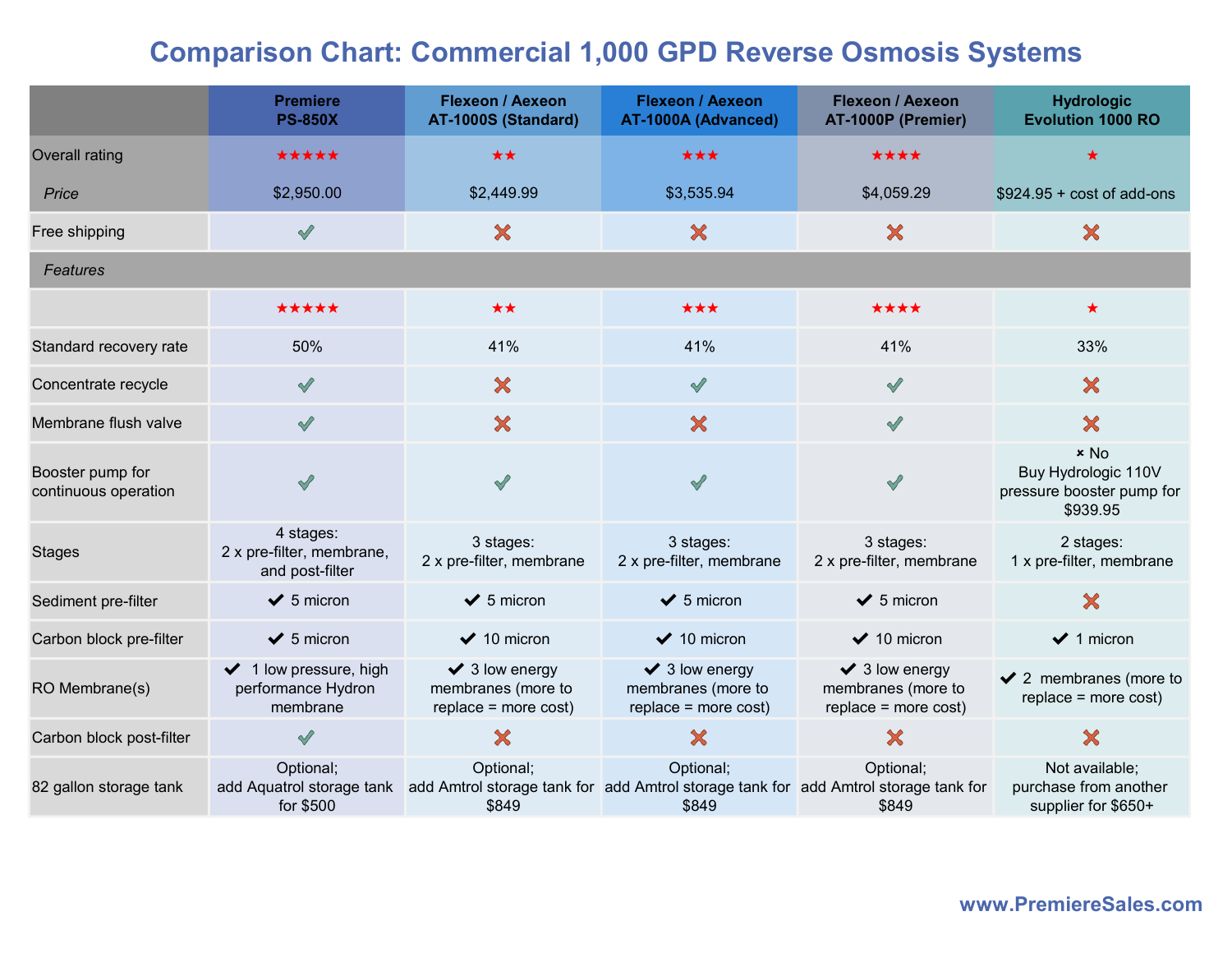## Comparison Chart: Commercial 1,000 GPD Reverse Osmosis Systems

|                                                                                              | <b>Premiere</b><br><b>PS-850X</b> | <b>Flexeon / Aexeon</b><br>AT-1000S (Standard) | <b>Flexeon / Aexeon</b><br>AT-1000A (Advanced) | <b>Flexeon / Aexeon</b><br>AT-1000P (Premier) | <b>Hydrologic</b><br><b>Evolution 1000 RO</b> |
|----------------------------------------------------------------------------------------------|-----------------------------------|------------------------------------------------|------------------------------------------------|-----------------------------------------------|-----------------------------------------------|
| Controls                                                                                     |                                   |                                                |                                                |                                               |                                               |
|                                                                                              | *****                             | $\star\star$                                   | ***                                            | ****                                          | $\star$                                       |
| Type of control                                                                              | Automatic                         | Manual                                         | Partially automatic                            | Automatic                                     | $\boldsymbol{\mathsf{x}}$                     |
| Display                                                                                      | <b>LED</b>                        | <b>LCD</b>                                     | <b>LED</b>                                     | LED                                           | ×                                             |
| Start timer delay (10 sec<br>delay helps detect<br>problems with valve or<br>voltage spikes) | $\sqrt{2}$                        | $\boldsymbol{\mathsf{x}}$                      | $\boldsymbol{\mathsf{x}}$                      | $\boldsymbol{\mathsf{x}}$                     | $\boldsymbol{\mathsf{x}}$                     |
| Pre-treatment lockout                                                                        | $\sqrt{2}$                        | $\boldsymbol{\mathsf{x}}$                      | $\sqrt{2}$                                     | $\sqrt{}$                                     | $\boldsymbol{\mathsf{x}}$                     |
| Tank level input                                                                             | $\sqrt{}$                         | $\boldsymbol{\mathsf{x}}$                      | $\sqrt{2}$                                     | $\sqrt{}$                                     | $\boldsymbol{\mathsf{x}}$                     |
| Feed solenoid valve                                                                          | $\checkmark$                      | $\sqrt{}$                                      | $\sqrt{2}$                                     | $\sqrt{ }$                                    | ×                                             |
| Concentrate valve                                                                            | $\sqrt{2}$                        | ×                                              | $\sqrt{2}$                                     | $\sqrt{}$                                     | $\boldsymbol{\mathsf{x}}$                     |
| Feed low pressure switch                                                                     | $\sqrt{2}$                        | $\boldsymbol{\mathsf{x}}$                      | $\sqrt{2}$                                     | $\sqrt{}$                                     | $\boldsymbol{\mathsf{x}}$                     |
| Contactor                                                                                    | $\sqrt{}$                         | ×                                              | $\sqrt{2}$                                     | $\sqrt{}$                                     | $\boldsymbol{\mathsf{x}}$                     |
| TDS sensor to monitor<br>water quality product                                               | $\checkmark$                      | $\boldsymbol{\mathsf{x}}$                      | $\sqrt{2}$                                     | $\checkmark$                                  | $\boldsymbol{\mathsf{x}}$                     |
| Manual-automatic<br>selector switch                                                          | $\sqrt{}$                         | $\boldsymbol{\mathsf{x}}$                      | ×                                              | $\boldsymbol{\mathsf{X}}$                     | $\boldsymbol{\mathsf{x}}$                     |
| Low pressure switch                                                                          | $\checkmark$                      | ×                                              | ×                                              | $\checkmark$                                  | $\boldsymbol{\mathsf{x}}$                     |
| Instrumentation                                                                              |                                   |                                                |                                                |                                               |                                               |
|                                                                                              | *****                             | **                                             | ****                                           | *****                                         | $\star$                                       |
| Permeate flow meter                                                                          | $\sqrt{}$                         | $\sqrt{2}$                                     | $\sqrt{2}$                                     | $\sqrt{2}$                                    | $\boldsymbol{\mathsf{x}}$                     |
| Concentrate flow meter                                                                       | $\sqrt{2}$                        | $\sqrt{2}$                                     | $\sqrt{2}$                                     | $\sqrt{}$                                     | $\boldsymbol{\mathsf{x}}$                     |
| Concentrate recycle flow<br>meter                                                            | $\sqrt{2}$                        | $\boldsymbol{\mathsf{x}}$                      | $\sqrt{2}$                                     | $\sqrt{}$                                     | $\boldsymbol{\mathsf{x}}$                     |
| Concentrate recycle flow<br>meter                                                            | $\sqrt{2}$                        | ×                                              | $\sqrt{ }$                                     | $\sqrt{}$                                     | $\boldsymbol{\mathsf{x}}$                     |